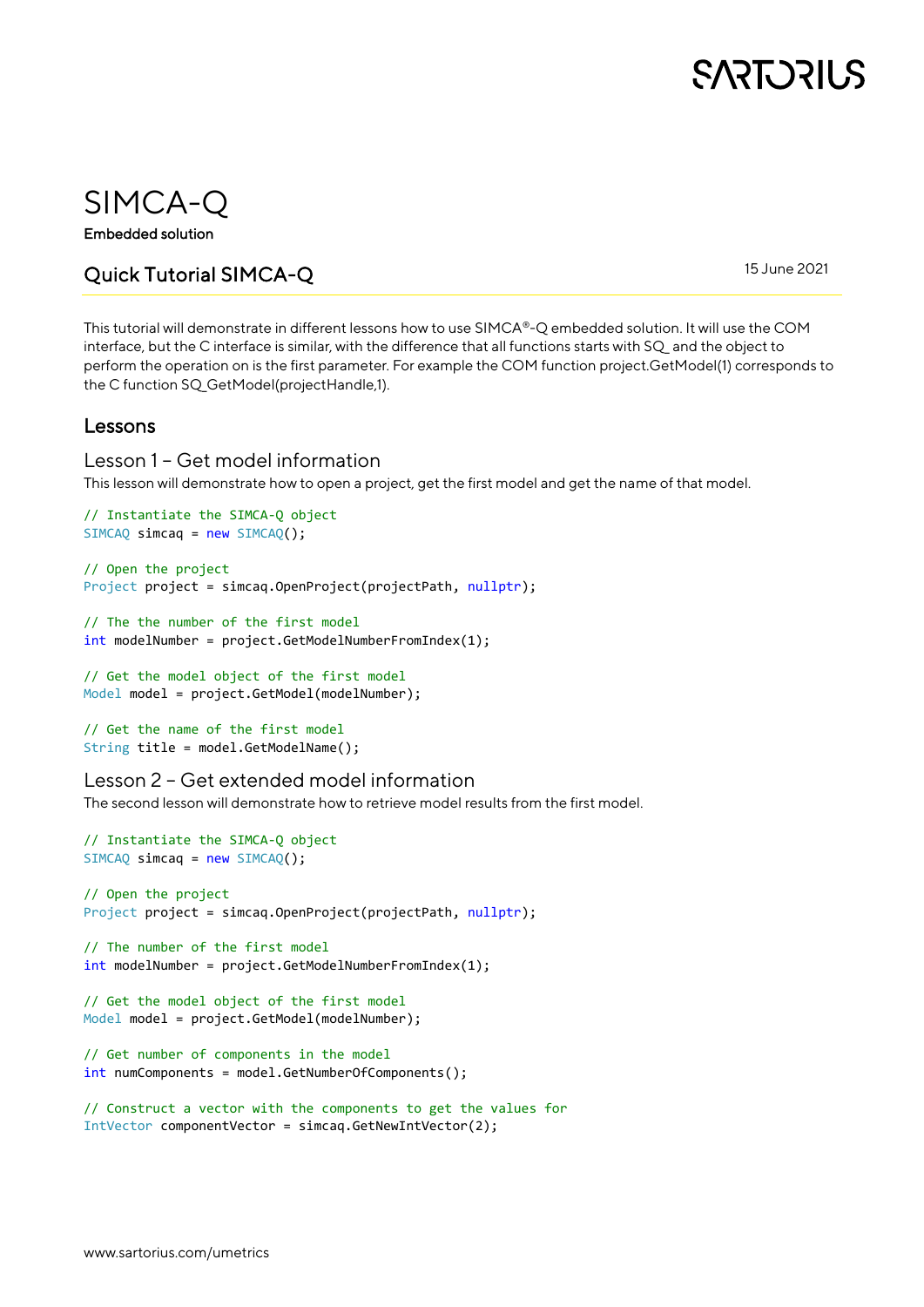# **SART DRILS**

```
// Set first and last components. Note that the vector is 1-based.
componentVector.SetData(1, 1);
componentVector.SetData(2, numComponents);
// Get the scores vector
VectorData resultData = model.GetT(componentVector);
// Print the information
StringVector columnNames = resultData.GetColumnNames();
StringVector rowNames = resultData.GetRowNames();
FloatMatrix datamatrix = resultData.GetDataMatrix();
int numRows = datamatrix.GetNumberOfRows();
int numColumns = datamatrix.GetNumberOfCols();
// Print column names
for (int col = 1; col <= numColumns; ++col){
    Write(columnNames.GetData(col));
}
// Print the data
for (int row = 1; row \le numRows; ++row)
{
     Write(rowNames.GetData(row));
    for (int col = 1; col <= numColumns; +col) {
         Write(datamatrix.GetData(row, column));
 }
     Write("\n"); // New line
}
```

```
Lesson 3 – Do a prediction
```
The third lesson will demonstrate how to make a prediction. The prediction set comes from somewhere else, for example read from file.

```
// Instantiate the SIMCA-Q object 
SIMCAQ simcaq = new SIMCAQ();
// Open the project
Project project = simcaq.OpenProject(projectPath, nullptr);
// The the number of the first model
int modelNumber = project.GetModelNumberFromIndex(1);
// Get the model object of the first model
Model model = project.GetModel(modelNumber);
// Get number of components in the model
int numComponents = model.GetNumberOfComponents();
// Construct a vector with the components to get the values for
IntVector componentVector = simcaq.GetNewIntVector(2);
// Set first and last components. Note that the vector is 1-based.
componentVector.SetData(1, 1);
componentVector.SetData(2, numComponents);
```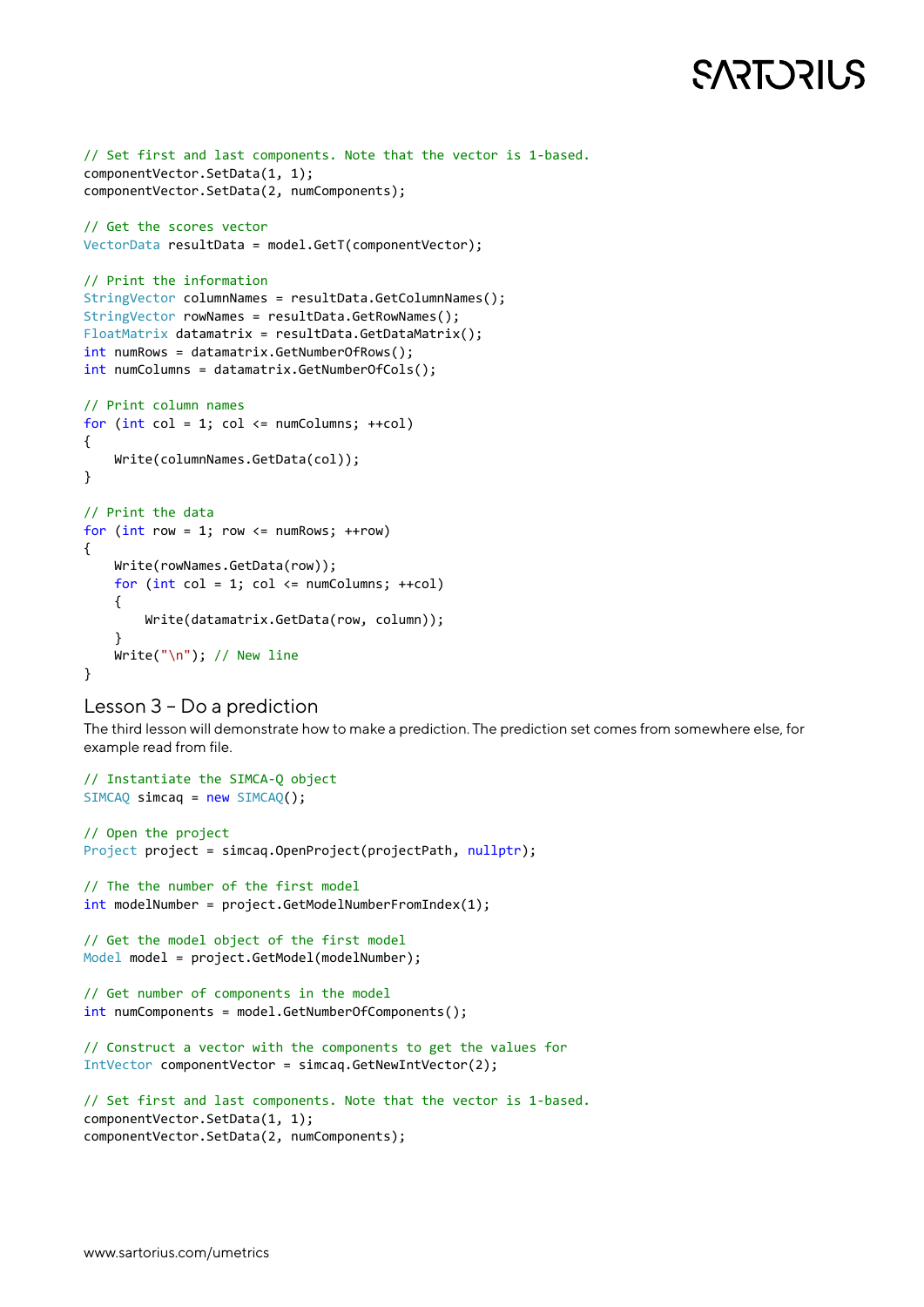# **SART DRILS**

```
// Do a prediction
PreparePrediction prepPred = model.PreparePrediction();
// Get the variables needed for this prediction
VariableVector variableVector = prepPred.GetVariablesForPrediction();
// Set all data in the prediction set that should be used for the prediction
int numVariables = variableVector.GetSize();
for (int var = 1; var <= numVariables; ++var)
{
    for (int row = 1; row \leq numRowsInPredictionset; ++row)
     {
         prepPred.SetQuantitativeData(row, var, externalPredictionSet[row-1][var-1]);
     }
}
// Do the actual prediction
Prediction prediction = prepPred.GetPrediction();
// Get the predicted scores vector from the prediction
VectorData resultData = prediction.GetTPS(componentVector);
// Print the information
StringVector columnNames = resultData.GetColumnNames();
StringVector rowNames = resultData.GetRowNames();
FloatMatrix datamatrix = resultData.GetDataMatrix();
int numRows = datamatrix.GetNumberOfRows();
int numColumns = datamatrix.GetNumberOfCols();
// Print column names
for (int col = 1; col \leq numColumns; ++col)
{
     Write(columnNames.GetData(col));
}
// Print the data
for (int row = 1; row \leq numRows; ++row)
{
    Write(rowNames.GetData(row));
   for (int col = 1; col <= numColumns; ++col) {
         Write(datamatrix.GetData(row, column));
     }
    Write("\n"); // New line
}
```
#### Lesson 4 – Batch projects

This lesson will demonstrate how to open a batch project, get the first batch level model, the first batch evolution model and get the aligned T from the batch evolution model.

```
// Instantiate the SIMCA-Q object 
SIMCAQ simcaq = new SIMCAQ();
// Open the project
Project project = simcaq.OpenProject(projectPath, nullptr);
// Test if it is a batch project
if (!project.GetIsBatchProject())
    write("In this lesson you'll need a batch project! :)");
```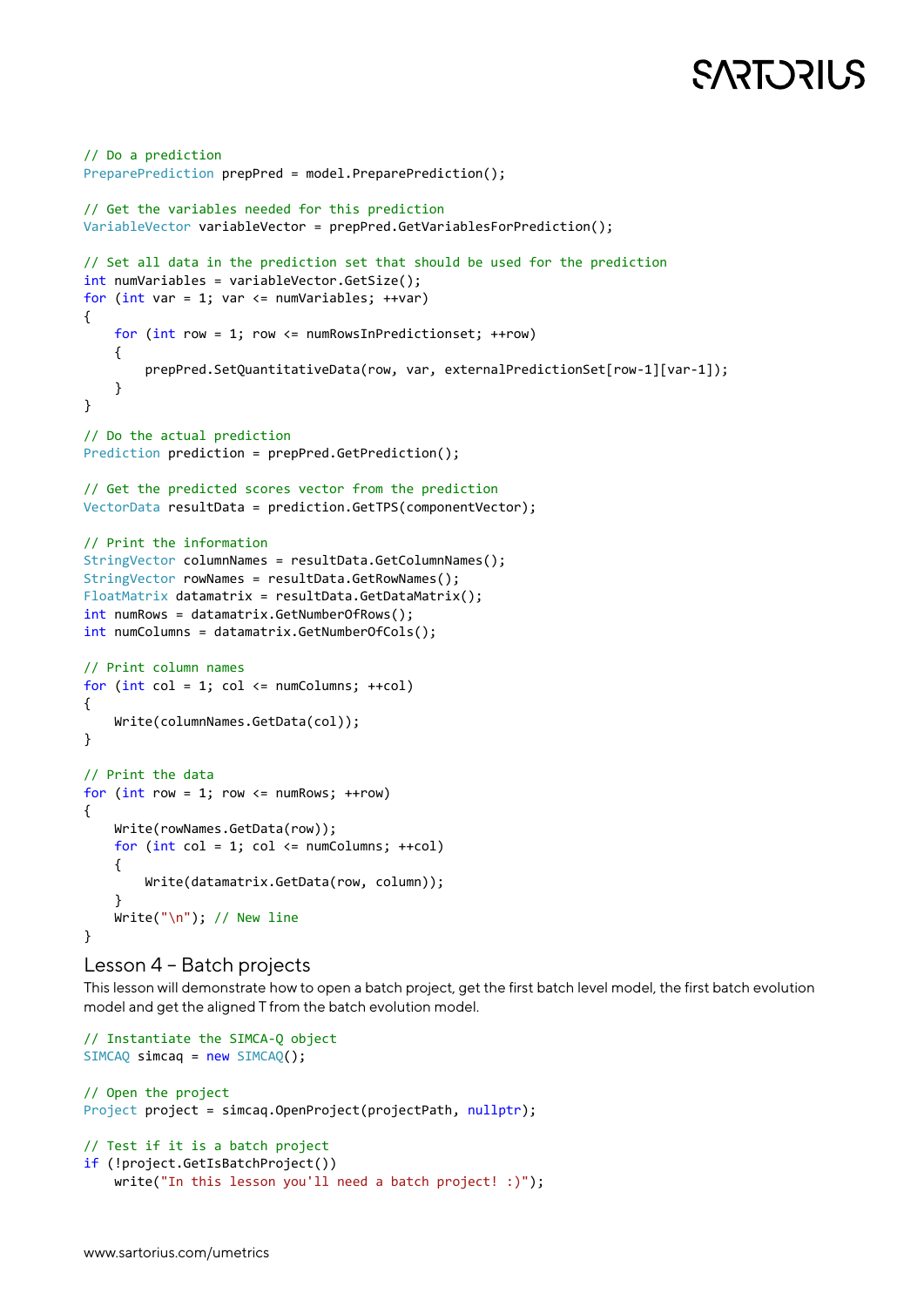# **SART DRILS**

```
// Get first batch model
BatchModel batchModel = project.GetBatchModel(1);
// Get the first batch level model
int modelNumber = batchModel.GetBatchLevelModelNumber(1);
BatchLevelModel blModel = batchModel.GetBatchLevelModel(modelNumber);
// Get batch level model title
String title = blModel.GetModelName();
// Get the first batch evolution model
modelNumber = batchModel.GetBatchEvolutionModelNumber(1);
BatchEvolutionModel beModel = batchModel.GetBatchEvolutionModel(modelNumber);
// Construct a vector with the batches to get the values for
IntVector batchesVector = simcaq.GetNewIntVector(2);
// Set first and last batch. Note that the vector is 1-based.
int numBatches = beModel.GetModelNumberOfBatches();
batchesVector.SetData(1, 1);
batchesVector.SetData(2, numBatches);
// Get aligned scores vector
VectorData resultData = beModel.GetAlignedT(1, batchesVector);
Lesson 5 – Batch Prediction
The fifth lesson will explain how to do a prediction for a batch project.
// Instantiate the SIMCA-Q object 
SIMCAQ simcaq = new SIMCAQ();
// Open the project
Project project = simcaq.OpenProject(projectPath, nullptr);
// Test if it is a batch project
if (!project.GetIsBatchProject())
   write("In this lesson you'll need a batch project! :)");
// Get first batch model
BatchModel batchModel = project.GetBatchModel(1);
// Get the first batch level model
int modelNumber = batchModel.GetBatchLevelModelNumber(1);
BatchLevelModel blModel = batchModel.GetBatchLevelModel(modelNumber);
// Start the prediction
PrepareBatchPrediction prepPred = blModel.GetPrepareBatchPrediction();
int numBEModels = batchModel.GetNumberOfBEM();
for (int phase = 1; phase <= numBEModels; ++phase)
{
     // Set the prediction set data from external prediction set
     VariableVector variableVector = prepPred.GetVariablesForBatchPrediction(phase);
     int numVariables = variableVector.GetSize();
     for (int row = 1; row <= numRowsInPredictionset; ++row)
     {
        for (int var = 1; var <= numVariables; ++var)
         {
```